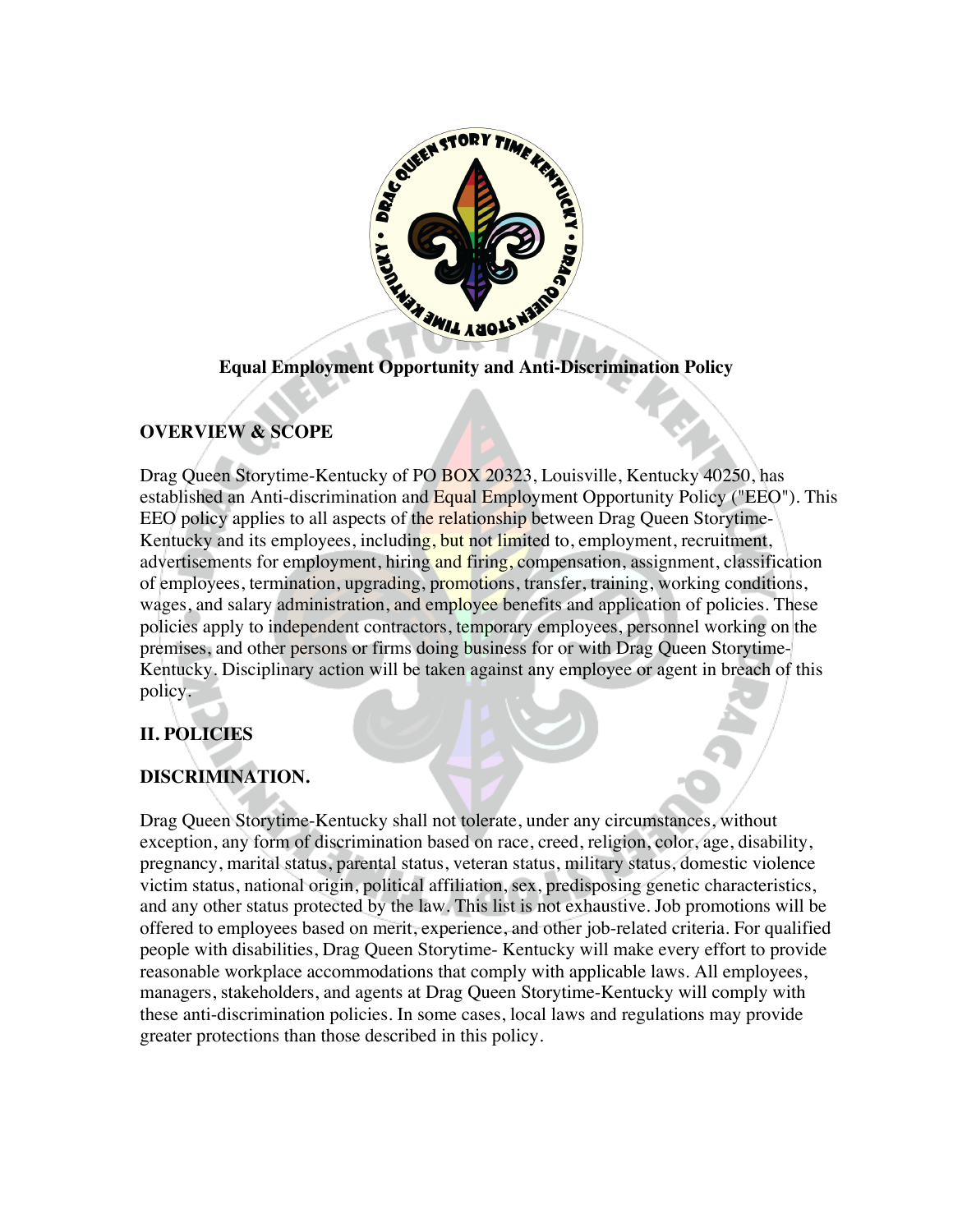#### **2. HARASSMENT.**

Drag Queen Storytime-Kentucky is committed to providing a work environment free from harassment. Any unwanted and offensive behavior to the recipient, which creates an intimidating, hostile, or humiliating work environment for that person, violates Drag Queen Storytime- Kentucky's policy. Harassment can occur between members of the opposite sex or the same sex. Harassment, verbal or non-verbal, explicit or implicit, based on an individual's sex, race, ethnicity, national origin, age, religion, or any other legally protected characteristics will not be tolerated. All employees, including supervisors, other management personnel, and independent contractors, must abide by this policy. No person will be adversely affected in employment with Drag Queen Storytime-Kentucky due to bringing complaints of harassment.

## **3. SEXUAL HARASSMENT.**

Unwelcome sexual advances, requests for sexual favors, and other verbal or physical conduct of a sexual nature constitute harassment when  $(1)$  submission to such conduct is made either explicitly or implicitly a term or condition of employment; (2) submission to or rejection of such conduct by an individual is used as a basis for employment decisions, promotion, transfer, selection for training, performance evaluations, benefits, or other terms and conditions of employment; or (3) such conduct has the purpose or effect of creating an intimidating, hostile, or offensive work environment or substantially interferes with an employee's work performance. Drag Queen Storytime-Kentucky prohibits inappropriate conduct that is sexual in nature at work, on Company business, or at Company-sponsored events, including the following: comments, jokes, degrading language, sexually suggestive objects, books, or any form of media electronic or in print form. Sexual harassment is prohibited between members of the opposite sex or members of the same sex.

### **4. STATEMENT ON AFFIRMATIVE ACTION.**

An affirmative action program has been developed where Drag Queen Storytime-Kentucky seeks to increase the representation and participation of minorities.